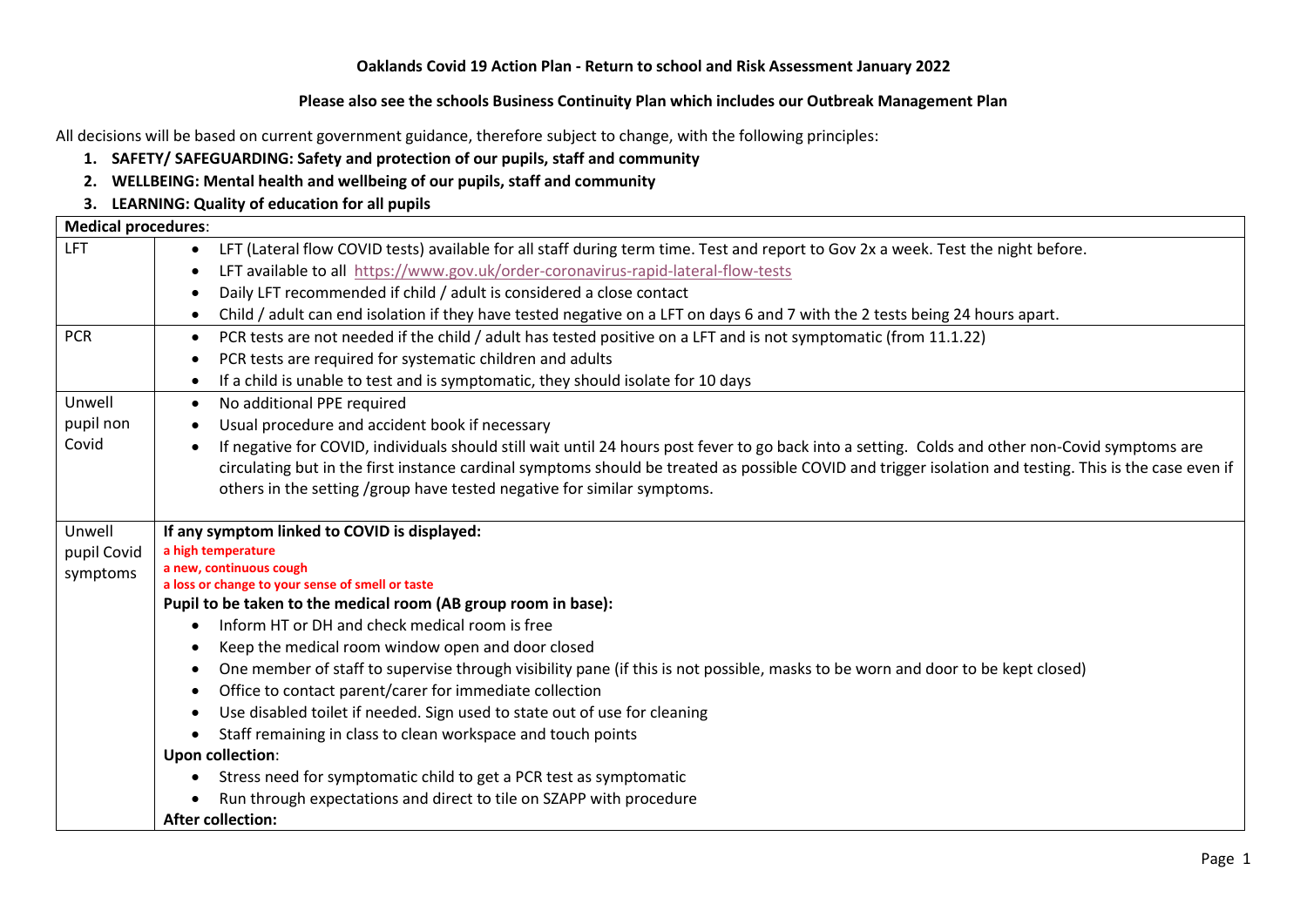|                           | Medical room and toilet (if used) to be disinfected                                                                                                          |
|---------------------------|--------------------------------------------------------------------------------------------------------------------------------------------------------------|
|                           | School will no longer inform other parents if a case in school unless instructed to do so by PH<br>$\bullet$                                                 |
|                           | <b>During absence:</b>                                                                                                                                       |
|                           | • Office to email 'Week 1' work packs for child. Further pack to be sent if absence sustains. Office to check for date of test and result                    |
|                           | SLT to liaise with family as appropriate                                                                                                                     |
|                           |                                                                                                                                                              |
|                           | Upon child's return to school:                                                                                                                               |
|                           | If negative result confirmed before, no further action required                                                                                              |
|                           | In exceptional circumstances, schools can take the decision to refuse a child if showing COVID symptoms                                                      |
| Unwell                    | If a member of staff shows any of the COVID symptoms as listed above:                                                                                        |
| member of                 | Handover over safe supervision of children if required and leave site <i>immediately</i>                                                                     |
| staff -                   | Inform HT or DH                                                                                                                                              |
| COVID                     | Touch points to be cleaned                                                                                                                                   |
| symptoms                  | SLT to organise cover                                                                                                                                        |
|                           | Active engagement with test and trace                                                                                                                        |
| Immediate                 | No isolation required if double vaccinated, under 18 or part of a medical trial.<br>$\bullet$                                                                |
| family                    | <b>Recommend daily LFTs</b><br>$\bullet$                                                                                                                     |
|                           | NB. School attendance is mandatory for all pupils of compulsory school age and it is a priority to ensure that as many children as possible regularly attend |
|                           | school.                                                                                                                                                      |
| <b>CEV</b>                | Clinically extremely vulnerable children can attend school unless advised not to do so by a paediatrician. Further considerations may need to be put in      |
|                           | place.                                                                                                                                                       |
| <b>Safety procedures:</b> |                                                                                                                                                              |
| PPE                       | Masks to be worn by staff in communal areas<br>$\bullet$                                                                                                     |
|                           | PPE may be worn where care routinely already involves the use of PPE due to their intimate care needs. (see care plan)<br>٠                                  |
|                           | Masks to be worn if a child has covid and the staff member is supervising (see above).                                                                       |
|                           | Whilst there is no longer a requirement to socially distance it is recommend that staff still exercise reasonable precautions.                               |
| Ensure                    | Hand hygiene, frequent and thorough hand cleaning should now be regular practice. You should continue to ensure that pupils clean their hands<br>$\bullet$   |
| good                      | regularly. This can be done with soap and water or hand sanitiser.                                                                                           |
| hygiene for               | Children are required to wash hands before and after handling food and after they have been to the toilet.<br>$\bullet$                                      |
| everyone                  | Respiratory hygiene The 'catch it, bin it, kill it' approach continues to be very important. The e-Bug COVID-19 website contains free resources for          |
|                           | you, including materials to encourage good hand and respiratory hygiene.                                                                                     |
|                           | https://e-bug.eu/eng home.aspx?cc=eng&ss=1&t=Information%20about%20the%20Coronavirus                                                                         |
|                           | Reminder poster around school                                                                                                                                |
| Assemblies                | Assemblies currently via zoom to avoid mass gatherings                                                                                                       |
| Ventilation               | Ensure good ventilation in rooms and corridors whilst maintaining a comfortable teaching environment.                                                        |
|                           | Enhance air flow by opening a high and low window in the classrooms<br>$\bullet$                                                                             |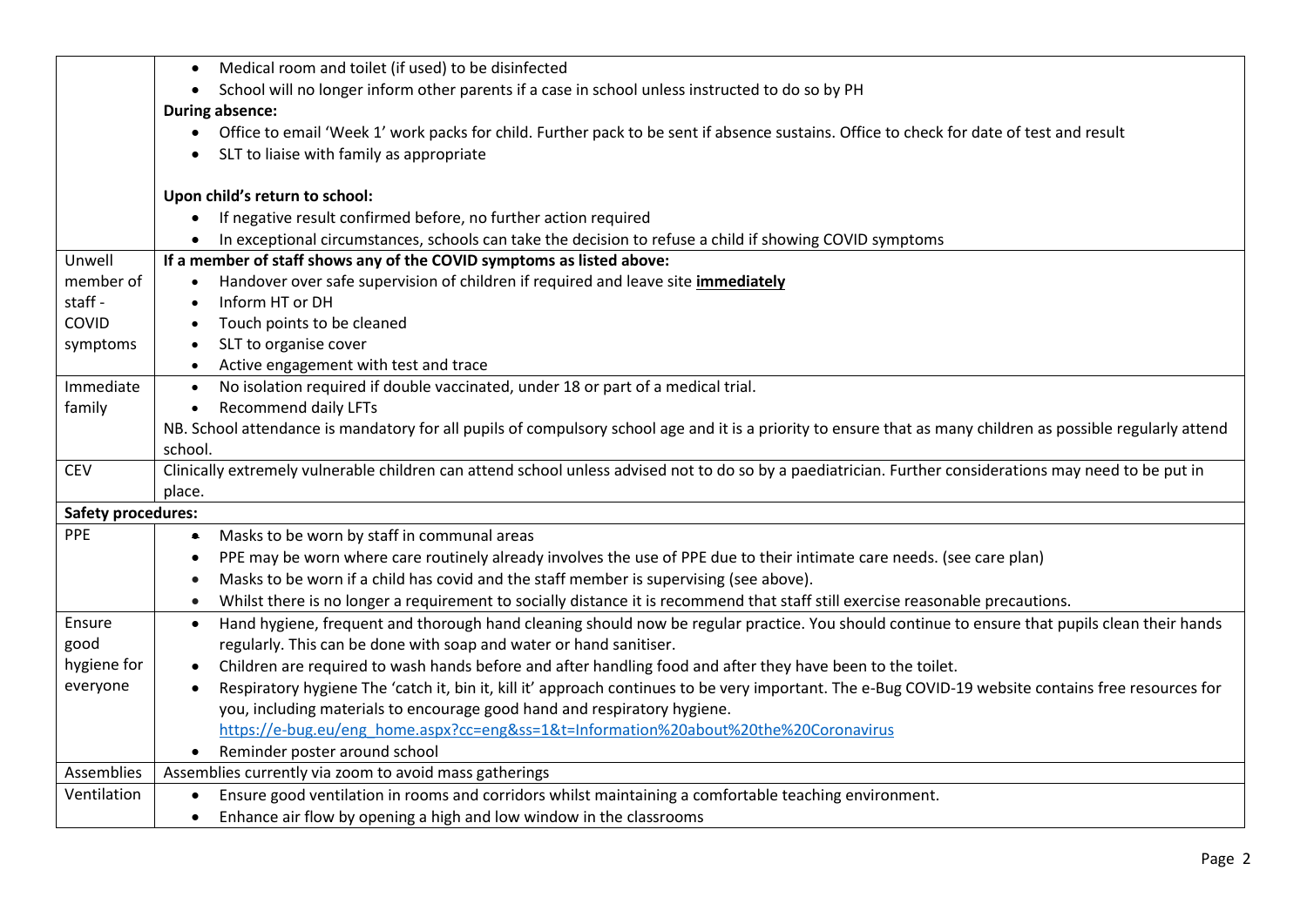|                               | Ensure mechanical ventilation is used where it is installed                                                                                             |
|-------------------------------|---------------------------------------------------------------------------------------------------------------------------------------------------------|
|                               | Pupils can wear additional clothing to their uniform in colder weather.<br>$\bullet$                                                                    |
|                               | Co2 monitors to be used to measure classroom levels and ventilate if amber or red.                                                                      |
|                               |                                                                                                                                                         |
| Outside                       | Where possible, outside lessons are encouraged. This could be group activities such as a reading session.                                               |
| lessons                       |                                                                                                                                                         |
| <b>Staffing arrangements:</b> |                                                                                                                                                         |
| Staff's well                  | Access to mental health first aider<br>$\bullet$                                                                                                        |
| being                         | Access to line manager<br>$\bullet$                                                                                                                     |
|                               | Regard to work life balance                                                                                                                             |
|                               | Carefirst details shared                                                                                                                                |
|                               | Free helpline for staff wellbeing The Education Support Partnership www.educationsupport.org.uk                                                         |
|                               | Schools Wellbeing Return Helpline 0300 790 6844 manned from 3pm to 4.30                                                                                 |
| Track &                       | Staff to turn off their track and trace app upon entering the building due to close proximity of phones through walls etc.                              |
| Trace inc                     | Track and trace are responsible for contacting close contacts                                                                                           |
| App                           |                                                                                                                                                         |
| <b>Staff</b>                  | Meetings - with social distancing in a ventilated space or via zoom                                                                                     |
| meetings                      | Friday briefing – with social distancing in a ventilated space or via zoom                                                                              |
|                               | Parents' evening and parent meetings to be held via Zoom and face to face (to be decided based on COVID in the area at the time)                        |
| <b>Travel and quarantine:</b> |                                                                                                                                                         |
| <b>Travel and</b>             | Staff MUST consider quarantine arrangements before booking holidays to ensure they do not compromise their return to work<br>$\bullet$                  |
| quarantine                    | All families must adhere to any requirement to travel regulations including testing and isolation if travelling abroad.<br>$\bullet$                    |
| <b>Cleaning procedures</b>    |                                                                                                                                                         |
| By staff                      | Basic cleaning of key touch points during the day. All cleaning materials to be supplied to class and stored safely                                     |
|                               | TAs to clean touch points (incl. door handles) in their corridor after break and lunchtimes<br>$\bullet$                                                |
|                               | If a child is sent home due to COVID symptoms (or sibling's symptoms), workspace and touch points to be cleaned when child leaves the room<br>$\bullet$ |
| Cleaning                      | Enhanced cleaning arrangements - more frequent and focus on frequently touched surfaces where there is a suspected or confirmed case                    |
| staff                         | Cleaning schedule in place (see schedule) and monitored daily by JB                                                                                     |

**Education recovery -** See plan on our website.

# **Outbreak Management Plan**

*An outbreak is defined as several confirmed cases within a 14 day period or as advised by Public Health*

- 1. Review and implementation of our COVID Risk Assessment
- 2. Review and implementation of our Outbreak Management Plan in line with current government guidance and in liaison with Somerset Public Health.